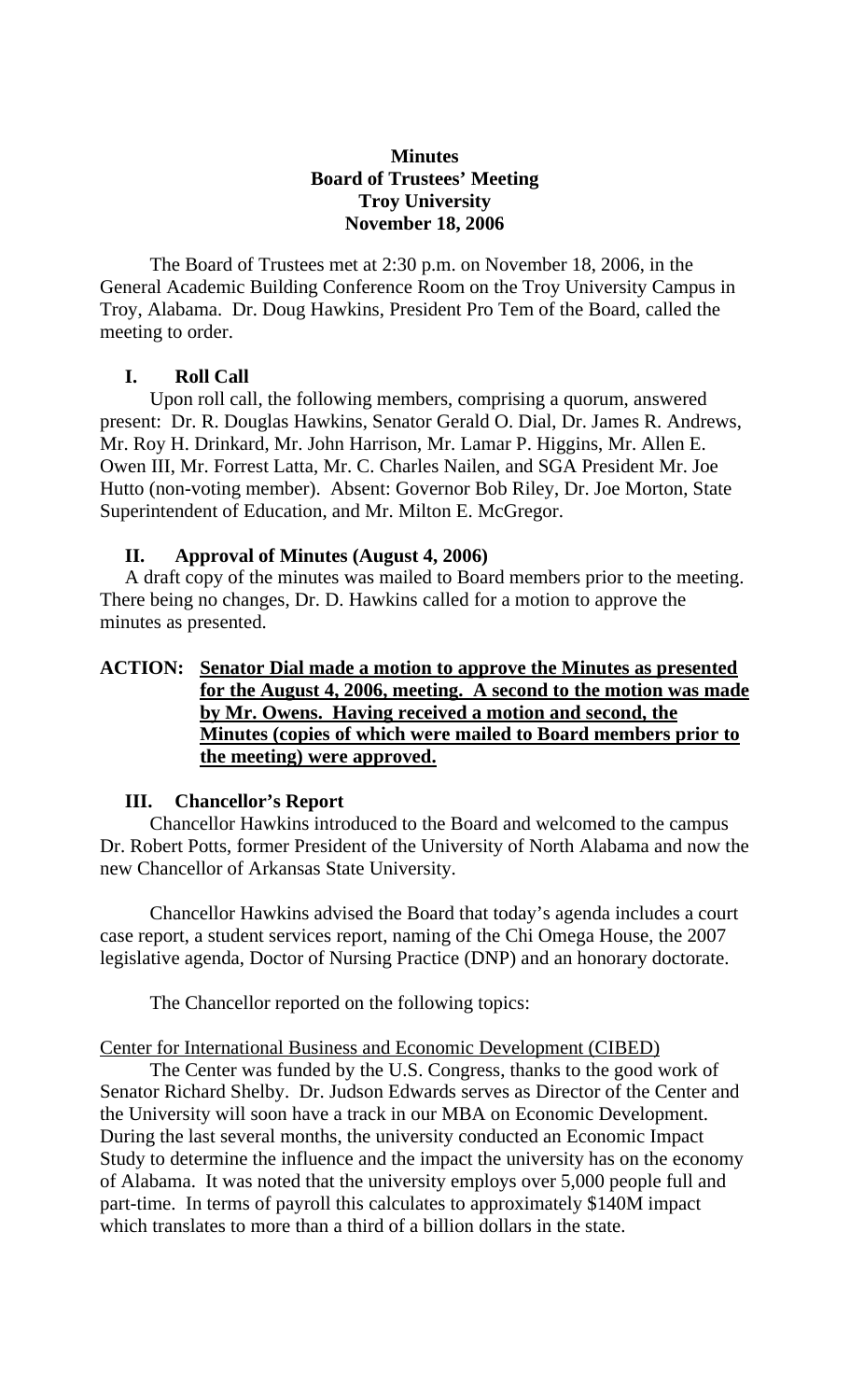#### Enrollment

 The university's enrollment continues to grow. In terms of unduplicated count there is a 4% increase this year. On the international enrollment figure side, enrollment increased from 625 in the fall of 2005 compared to 726 in the fall of 2006, which represents a 12% increase. A breakdown by campus was given and it was noted that total headcount by campus is approximately 31,000; unduplicated headcount totals approximately 28,000. A summary of new enrollments from fall 1999 to fall 2006 shows an increase of 69%.

#### International Program Reorganization

 Chancellor Hawkins advised that the Center for International Programs merged into University College. Dr. Earl Ingram serves as Vice Chancellor of University College. Staff changes in the Center include Dr. Curt Porter as the Associate Vice Chancellor, and a search is underway for a Dean of International Student Services, a Director of Study Abroad Programs, and an International Student Recruiter has been hired and another instructor will be added to the English as a Second Language (ESL) Program.

#### University College Enrollments

eCampus enrollments are up 7%. Fifty-eight percent of TROY students overall were enrolled in Distance Learning, accounting for 44% of TROY's total enrollments. TROY's Online Programs were recognized as a "Best Buy Education Degree Online 2006."

#### Remote Proctor Update

 As a follow up to a report given at the last Board meeting on the Remote Proctor System, Chancellor Hawkins said that a project manager and a team have been appointed. The project requires a \$1.1M commitment on behalf of the university and the first 10,000 units will be available in May. Plans are to introduce the units into the graduate programs in the fall of 2007 and then in January 2008 to the undergraduate programs.

#### Center for Student Success

 Chancellor Hawkins applauded Dr. John Schmidt for his efforts toward establishing a Center for Student Success. Currently the student retention rate is approximately 74% and our goal is to get to 80%. Eldridge Hall is being renovated to house this first-year program and Dr. Schmidt will elaborate on this initiative later in the meeting.

#### Barnes & Noble Bookstore

 An update was given on the construction of the Barnes & Noble Bookstore project. The project is approximately a \$2.5M commitment and completion date is expected to be next fall.

#### Transportation Services

 Chancellor Hawkins talked about the projects undertaken with the monies from the U.S. Congress totaling approximately \$3M. These funds have been used to pave parking lots, provide a shuttle service for students, build a maintenance facility, and purchase 12 buses.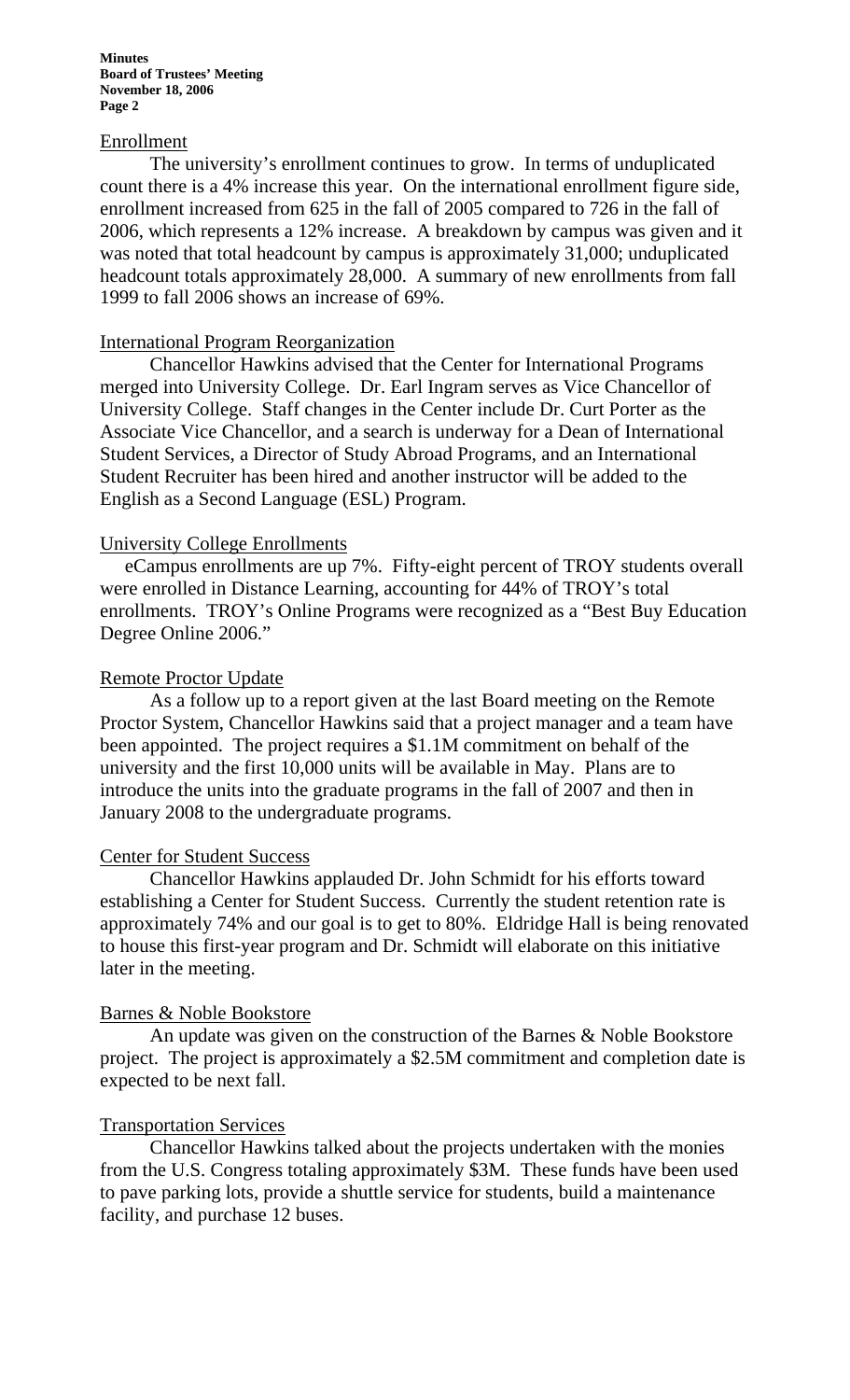#### New Student Housing Complex

 The Chancellor also gave a brief update on the construction of the new student housing complex, adding that Dr. Schmidt will provide additional information during his report.

#### College of Education Building

 A College of Education Building is in the planning stages and this will be about a \$13M commitment. Groundbreaking will be done next summer upon completion of the new student dormitories.

#### Chi Omega

 Chancellor Hawkins stated that the Chi Omega House was part of the purchase made several years ago from the Alabama Baptist Children's Home. The Chi Omega House will be named in memory of Mrs. Rachel Hawkins. The ceremony will be held in connection with Chi Omega's  $30<sup>th</sup>$  Anniversary.

#### Doctor of Nursing Practice (DNP)

 The American Association of Colleges of Nursing (AACN) requires a Doctor of Nursing Practice (DNP) by 2015. It was noted that without the DNP Troy University will no longer be able to offer the Family Nurse Practitioner or Clinical Nurse Specialist programs. The Alabama Board of Nursing requires national certification for our graduates. Currently TROY's program is at the Master's level but this now has to be elevated to the doctorate.

#### ACCESS—Alabama Connecting Classrooms, Educators, & Students Statewide

 The ACCESS program is the Governor's initiative to provide Distance Learning in all high schools is Alabama. Troy University is responsible for 45 school districts in 27 counties in the southern part of Alabama. The University of Alabama serves the central part of the state and Madison County School System serves the northern part. This year about \$1.1M is committed to these programs TROY is involved in and the Governor has stated that it is his intent to see these funds tripled over the next few years.

#### International Recruiting

 Troy University's goal for international recruiting has been established for 800 by 2010. In the fall of 2006 the enrollment was 726 and the leading senders of international students to TROY is China, Nepal, India, Japan and Korea.

#### Study Abroad

 Chancellor Hawkins advised that a goal has been established to develop five study-abroad programs per college by 2010. He shared information on studyabroad projects currently underway.

#### Conclusion

 In conclusion, Chancellor Hawkins talked about a ceremony held recently when Huo Bao Zhu, who presented the Thinker statue to the University, was visiting campus. He also delivered to the University at that time bronze statues of the Terra Cotta Warriors, which will be placed in the new garden area where the new dorms are being constructed. Mr. Huo Bao Zhu will also provide the University with some life-size deer that will be located in a park area to be constructed between Alumni Hall and the Chancellor's Home. Also, Mr. Huo Bao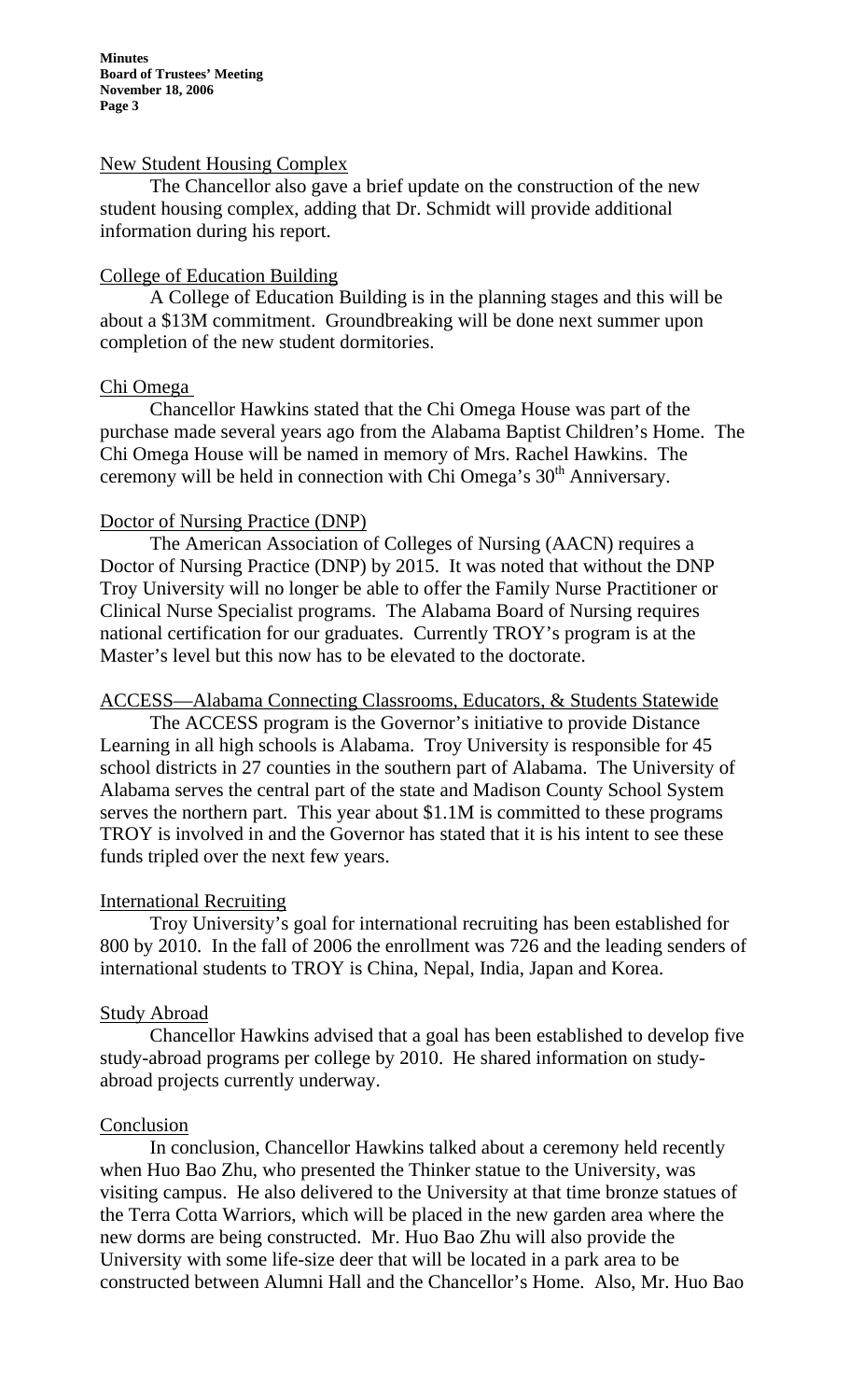Zhu has tentatively made the commitment that he will make replicas of the Trojan statue that stands in the middle of the Quad for the Montgomery, Dothan, and Phenix City campuses. Chancellor Hawkins closed by giving an update on the 1- 2-1 program with China.

### **IV. Court Case Report, Dr. Doug Patterson**

Dr. Doug Patterson, Senior Vice Chancellor for Administration, provided an update on the Knight vs. Alabama court case which has been ongoing for more than 25 years. It was noted that the University has paid out more than \$1M in attorneys' fees during the duration of the case. It appears that the case is coming to an end. All parties have reached settlement in the case. Troy University has two settlement agreements in the case—one general agreement very similar to the one all universities involved have signed and a second specific agreement that had to be mediated with Alabama State University regarding the areas in dispute between both universities. Dr. Patterson elaborated on specifics in the general agreement which will be in place for the next five years. He further outlined the specific agreement with Alabama State in regard to certain program offerings. In response to a question from Mr. Higgins, Dr. Patterson said that this agreement removes the restriction of recruiting students in high schools. It was noted that the last day for public comment on these settlement agreements is December  $5<sup>th</sup>$  and then the judge is expected to issue an order putting into effect all of the settlement agreements. Dr. Patterson also responded to a question saying that the ruling of the court stipulates that state would have to meet a financial obligation of \$47M to pay out to Alabama State and Alabama A&M for future programs and building construction.

### **V. Student Services Report, Dr. John Schmidt**

Dr. John Schmidt, Senior Vice Chancellor for Student Services, gave a report on the new bookstore, the new residence hall, and the First Year Student Success Center.

 The bookstore project will be an 11,000 square foot addition to the current facility and is scheduled to open during the summer of 2007. This facility will expand the food court area, as well as other opportunities to expand services for students. Dr. Schmidt gave a report on the increased sales experienced through the Barnes and Noble Bookstore operation. A comparison in sales from the previous year was given which showed sales of approximately \$3.9M currently.

 The new residential complex is on schedule for fall 2007 opening. There will be 525 private bedrooms in 2 and 4 bedroom configurations with living room, galley kitchen, and bath between bedrooms. Common space in the complex will include leasing office, meeting room, fitness area, lounge and convenience store. The applicant pool is already at 497 with little marketing to students.

 In regard to the First-Year Student Success Center, Dr. Schmidt reported on initiatives underway. Plans are underway to identify someone to direct the center. As part of the First-Year Experience, beginning in January all new students will be required to read an assigned text. The students will be given assignments to report on the book through English and History classes.

In conclusion, Dr. Schmidt opened the floor for questions/comments.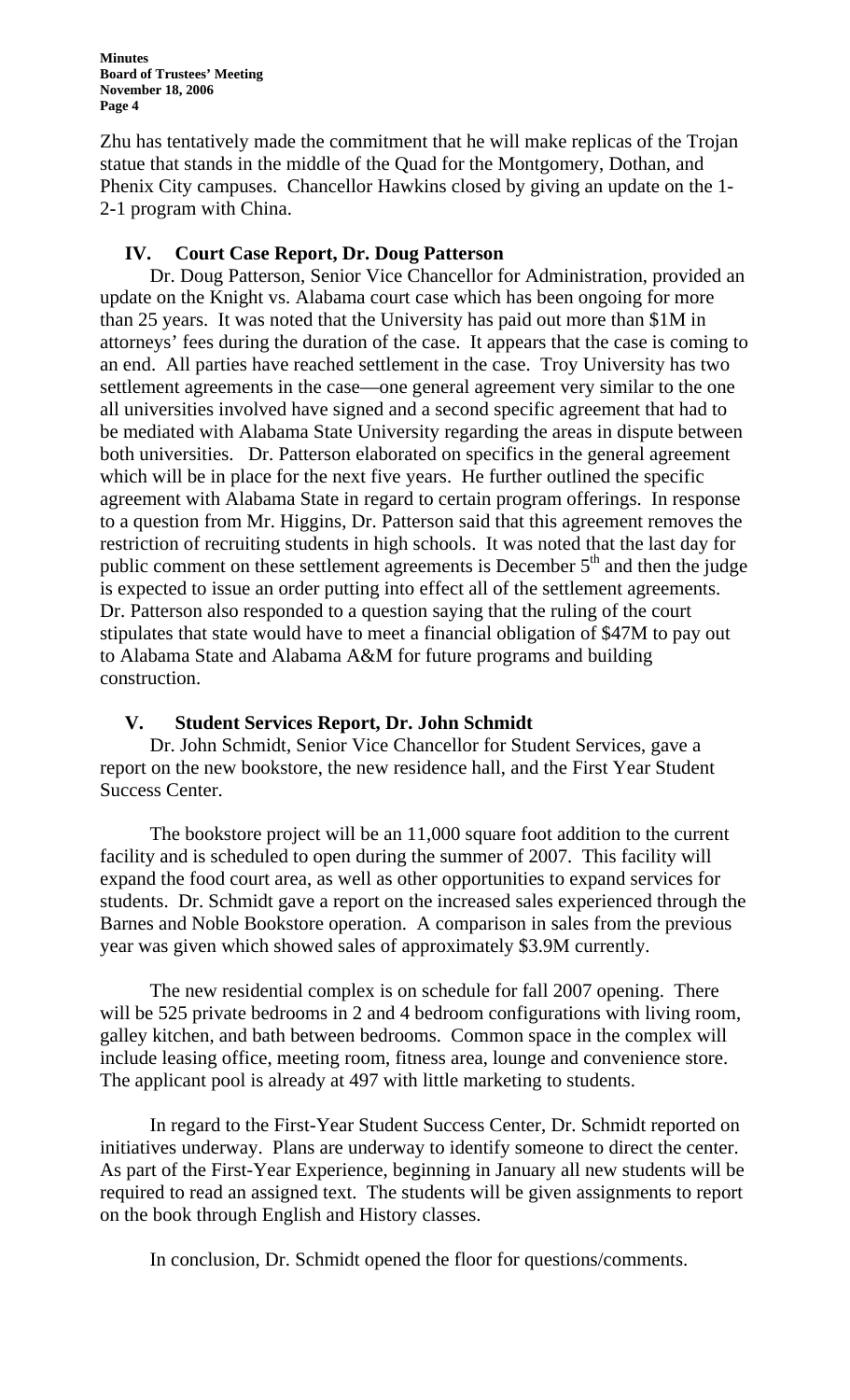Following Dr. Schmidt's report, Chancellor Hawkins introduced Resolution No. 1 relating to the naming of the Chi Omega House. He added that the university administration in concert with the National Chi Omega Organization encourages to Board to embrace the following resolution in memory of a wonderful and pioneering lady who was literally the mother of the Greek System at Troy University.

## • **Resolution No. 1—Naming of Chi Omega House**

# **ACTION: Senator Dial made a motion to adopt Resolution No. 1, Seconded by Mr. Higgins, the Board unanimously adopted the following resolution.**

#### **Resolution No. 1**

### **Honoring Mrs. Rachel Hawkins and Naming the Rachel Hawkins Chi Omega House**

**Whereas**, Mrs. Rachel Hawkins is recognized for her key role in the revitalization of the Greek System at Troy University which has been a catalyst in the progress of the university; and

**Whereas**, Mrs. Hawkins showed a remarkable love over the years for Troy University students involved in the Greek System and a caring concern for their success and well-being; and

**Whereas**, her initiative and drive in support of Troy University's sororities and fraternities allowed the university's Greek System to flourish and integrate itself as a vital part of campus life; and

**Whereas**, Mrs. Rachel Hawkins demonstrated great leadership in chartering Chi Omega to the Troy University campus in 1976 and served as Chi Omega chapter advisor for twenty-two years.

**Therefore be it resolved** that the Chi Omega House at Troy University be dedicated the Rachel Hawkins Chi Omega House in memory of a caring and generous leader, thereby enabling future students and sisters of Chi Omega to be forever reminded of her wholehearted fidelity to their fraternity.

### **VI. Board Committees**

# **A. Finance Committee, Mr. John Harrison**

Dr. Cameron Martindale, Senior Vice Chancellor for Advancement and External Relations, was called upon to give a report on the 2007 Legislative Agenda.

### **2007 Legislative Agenda, Dr. Martindale**

Dr. Martindale began her report by stating that there are six projects that were included in the bold agenda that the University carried to Washington last March.

In the new budget, the Center for International Business and Economic Development has received an appropriation of \$750,000. Senator Shelby has secured \$500,000, while Congressman Everett has appropriated \$250,000. Last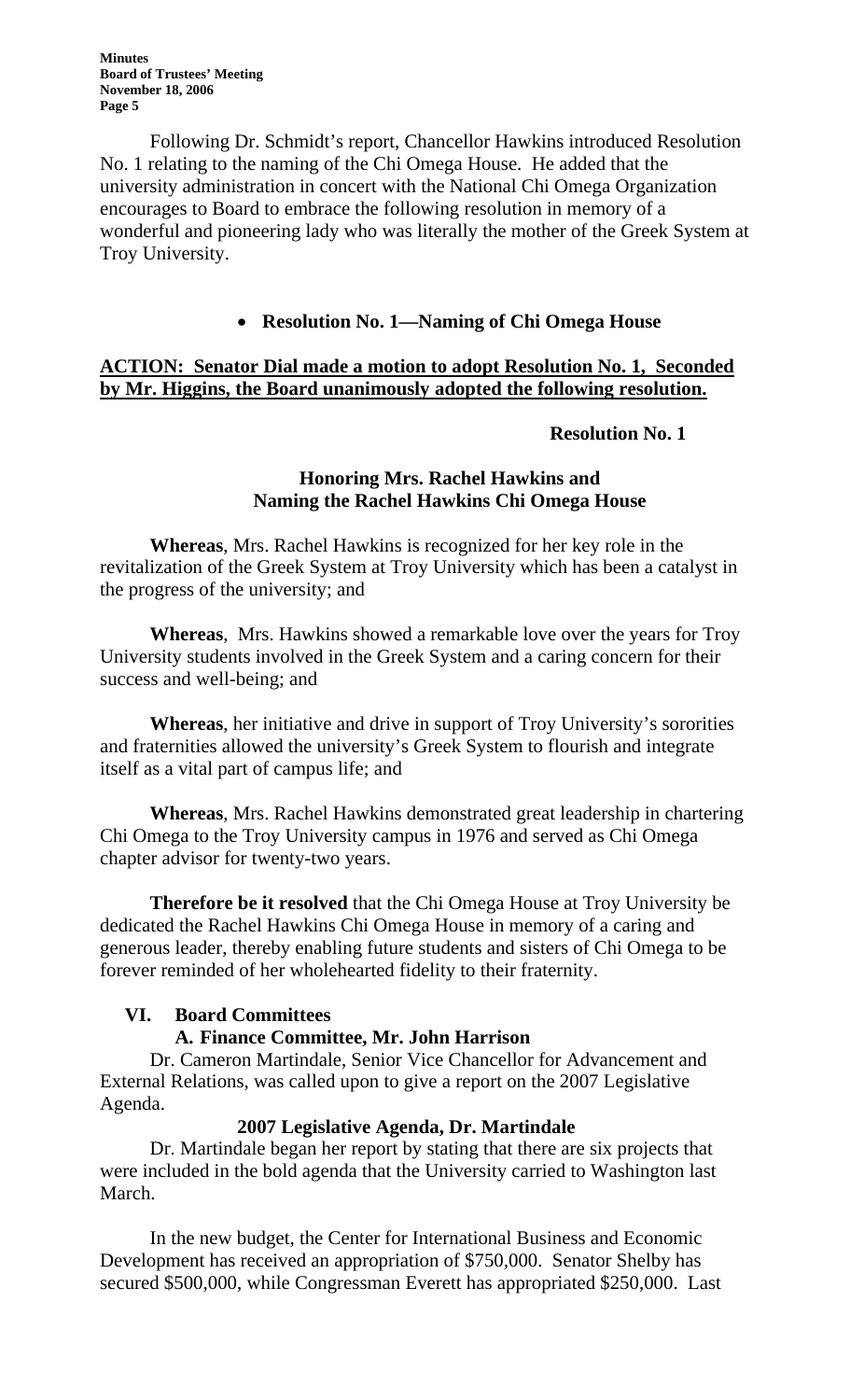year the university received \$775,000 from these two gentlemen which enabled TROY to hire Dr. Judson Edwards, our new director for this Center. This funding is in the 2007 Transportation, Treasury and HUD bill.

 In addition, Congressman Everett has secured \$150,000 in the Labor, Health and Human Services and Education bill for the Health and Science Center. This is a project in its fourth year, and Dr. Martindale said we were delighted to receive this first appropriation. She said we are still hopeful that Senator Shelby will be able to find \$5M this year for Phase 1 of this \$28M building that we hope to match with state bond money.

Also, Senator Shelby has inserted language in the 2007 Science, State, Justice Appropriation Bill under the COPS Program for our Computer Forensics Institute and Lab. This appropriation will be established in a conference committee meeting. The university's request is for \$1.2M.

 Dr. Martindale added that while we have yet to receive appropriations for our Virtual University, the Center for Foreign Language Studies and our Transportation projects, there are still opportunities for additional funding during the conference committee meetings in the "lame-duck" session.

 Dr. Martindale called upon Mr. Marcus Paramore, Director of Governmental Relations, to provide a report on state funding items.

Mr. Paramore reported that the University has established a very aggressive State Agenda for the upcoming session. A meeting has been held with the Alabama Commission on Higher Education to discuss the Unified Budget Recommendation (UBR). TROY will continue to seek funding for mandated cost for TRS and PEEHIP retirees. Mr. Paramore advised that the university will also seek necessary funding for increases in our O&M to include equity funding for FTE's and pay increases for faculty and staff.

 In addition, Mr. Paramore advised that TROY will seek a share of potential bonds, which should amount to approximately \$12M. An additional \$13M will also be sought for two building projects--\$8M for the Center for International Business and Economic Development and \$5M for the Health and Science Center.

 In conclusion, Dr. Martindale and Mr. Paramore said that Board members will receive a copy of our proposed legislative agenda and each can play a key role in assisting TROY with this agenda. They said that it is imperative that we continue to increase our funding and get support for other projects in any bonds.

#### Capital Campaign Update

 Prior to moving on to the next agenda item, Mr. Latta inquired about the status of the Capital Campaign and, in particular, alumni giving. Dr. Martindale responded by saying that we are using this year to prepare for the "quiet phase" of the Campaign. She said that since the last Board meeting, space has been identified and renovated on the third floor of Wallace Hall for the Campaign offices. Chancellor Hawkins has approved the hiring of four new people which will include two fulltime employees, Directors of Regional Development. One will be working the Southeast and the other will be working throughout the United States. Dr. Martindale said that there are many alums that have not had any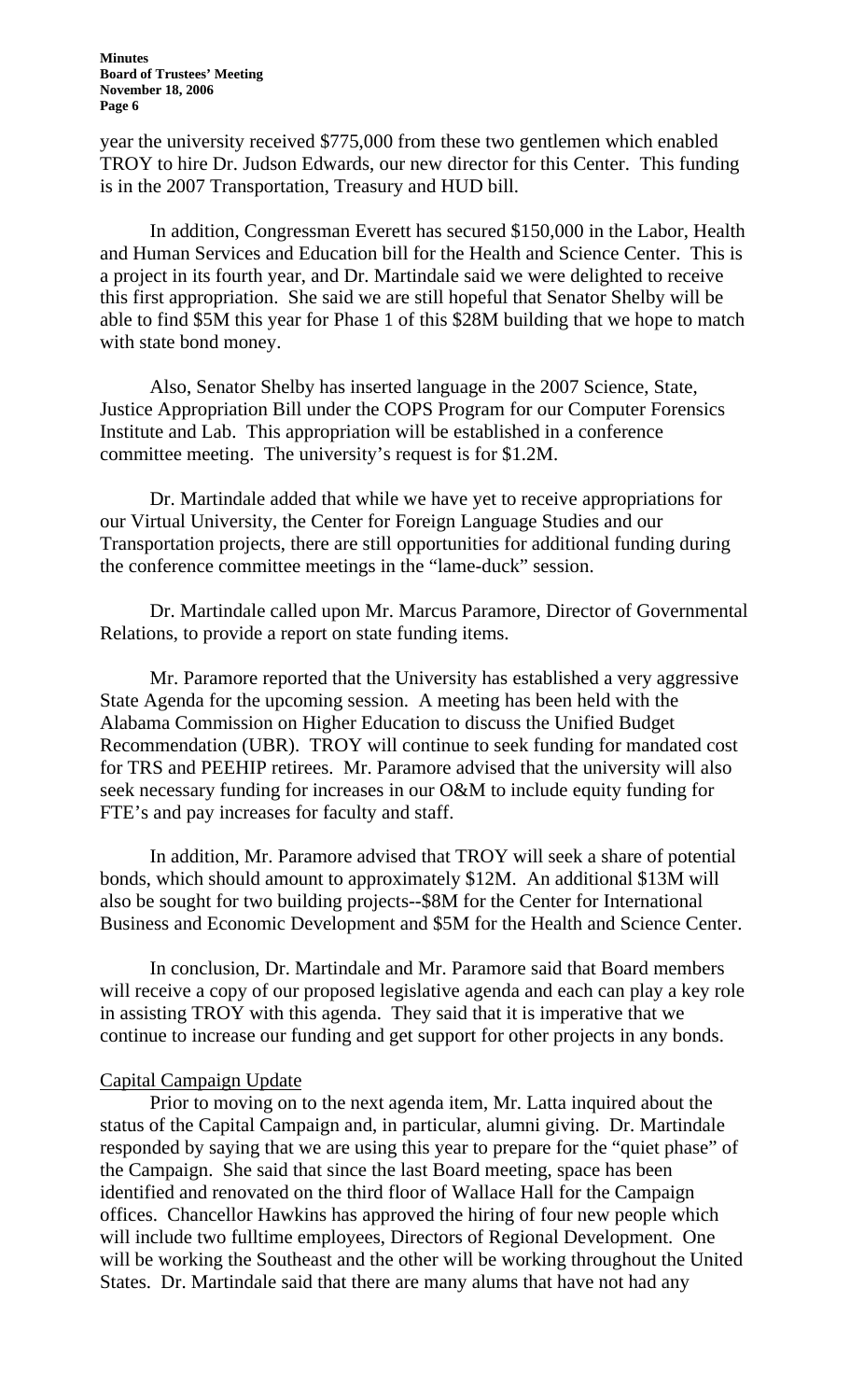contact since their graduation and we will be working on those. Also, the University should be getting a new piece of software called Raiser's Edge that will allow us to do a new survey of our alumni. There are currently about 106,000 in our database and this new software will enable us to identify the most current emails and addresses, which will be shared with all of our fundraisers. We have consultants working with us every month and a Planned Giving Council has been established and meetings are ongoing with this Council. Two sub-committees have been established through the Planned Giving Council—one charged with developing Planned Giving policies and procedures and the other is a Fiduciary and Estate Planning Committee. Dr. Martindale said that by the end of January we should have in place a marvelous fund giving program to begin using in the Campaign.

 Mr. Latta mentioned the suggested goal of \$30-40M that had been discussed at the last Board meeting. Dr. Martindale responded by saying that at this point revisions are being made to the Case Statement incorporating feedback received through the Feasibility Study and we want to go through the "Quiet Phase" which will run to 2008 to see if there may be major gifts out there for the University. This will allow us to have a good sense in a couple of years about the depth of those major gifts and then we can announce publicly the Campaign. Dr. Martindale thinks that we may be looking at \$50M but we won't know until we get in there.

 Following Dr. Martindale's comments, Mr. Latta mentioned the University's recognition in U.S. News and the rankings. He called attention to the category of percentage of alumni support and added that this is one area where we can improve. Mr. Latta said we need to focus on getting more people involved in giving; the actual financial amount of the gift will have an obvious benefit and it will also improve our percentage in the ranking because the higher the number of people giving the higher our percentage in these rankings will go up. Mr. Latta said that that external funding is great, but we also have the means for internal fundraising through our alumni group, which is a large untapped resource.

 To respond to Mr. Latta's comments, Dr. Martindale said that in the past the position for the annual fund effort was combined with special projects initiatives. This has now been separated in the reorganization of the Advancement area and this will allow the Director of the Annual Fund to focus on the giving initiative.

#### **B. Academic Committee, Senator Gerald Dial**

Senator Dial called upon Dr. Ed Roach, Provost and Executive Vice Chancellor, to brief Board members on Resolution No. 2.

Dr. Roach said that last year the Board approved the University pursuing a doctoral program and we are currently working on a proposal for a Doctorate in Public Policy with approvals that will be necessary to move forward.

However, the resolution before the Board today is requesting approval to pursue the Doctor of Nursing Practice (DNP). Dr. Roach said that the issue before the University is that the American Association of Colleges of Nursing voted to require the Doctor of Nursing Practice by 2015. The Alabama Board of Nursing requires national certification in order to be licensed as an advanced practice nurse and without national certification our graduates will not be able to practice. Also,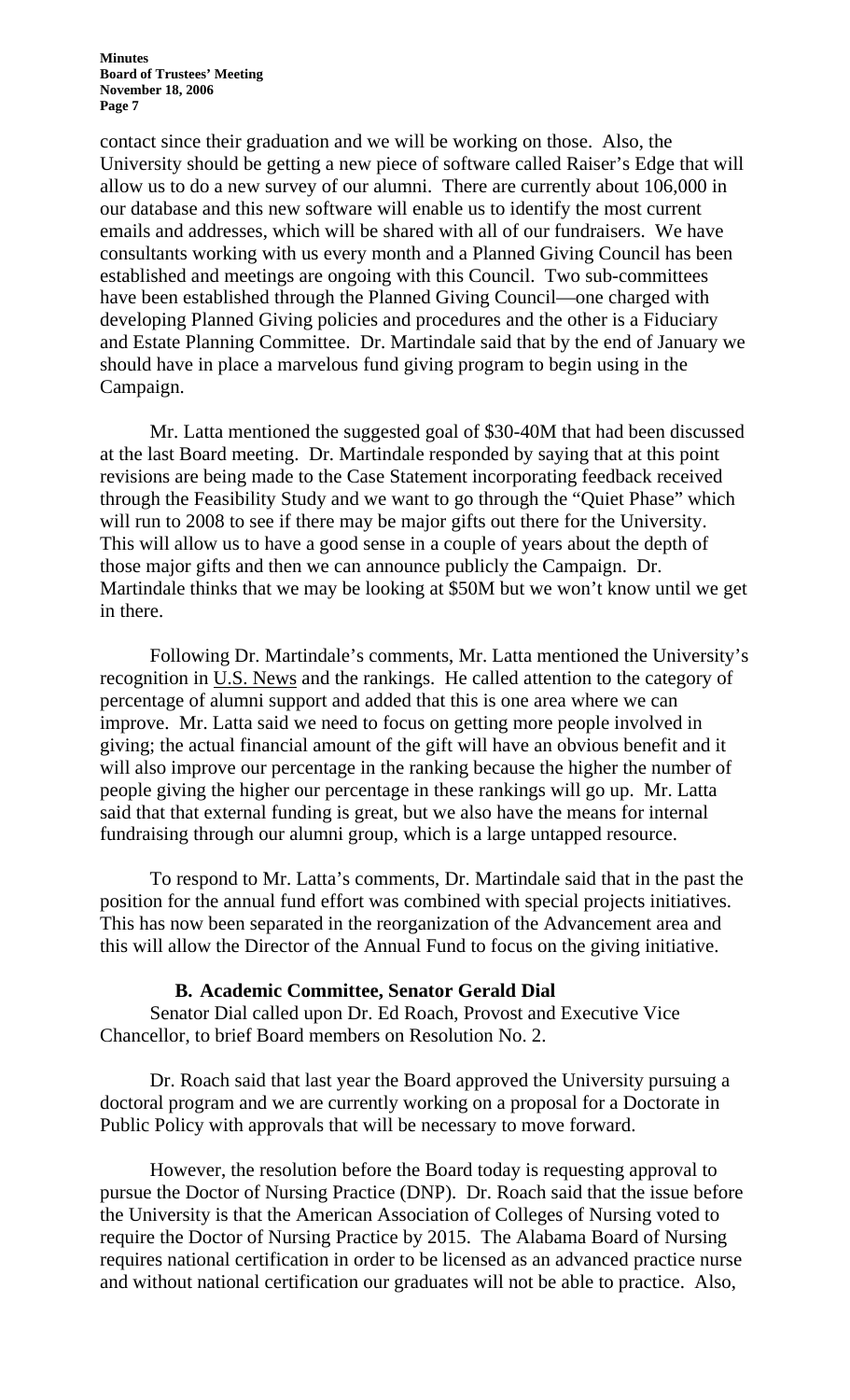•

without the doctorate Troy University will no longer be able to offer the Family Nurse Practitioner or the Clinical Nurse Specialist programs unless we have a collaborative agreement with an approved DNP program within the state. Therefore, the University is asking that the Board of Trustees authorize the development of a Doctor of Nursing Practice degree and give the approval through this resolution to allow the University to proceed with all appropriate approvals to include the Alabama Commission Higher Education and the Southern Association of Colleges and Schools. Dr. Roach introduced colleagues, Dr. Don Jeffrey, Dr. Edith Smith, Dr. Benita Hamilton, Dr. Dianne Barron, and Dr. Geraldine Allen who were available to answer any questions.

 Following Dr. Roach's comments, Senator Dial said that this approval is extremely critical at this time and recommended approval.

> • **Resolution No. 2—Approving Doctor of Nursing Practice (DNP)**

**ACTION: Senator Dial made a motion to adopt Resolution No. 2 and a second was provided by Mr. Latta. The floor was opened for discussion and it was suggested that a summary of additional resources required to implement this be given. Dr. Roach called upon Dr. Dianne Barron, Dean of the Graduate School, to respond. Dr. Barron stated that because most of our faculty will already be in place and we are not adding on an entire program we can expect it to run in the neighborhood of \$350,000 to \$500,000. The Master's in Science program will have another year added to that program and we will then be awarding the doctoral degree. There being no further discussion following the above comments, the chair called for the vote. Resolution No. 2 passed.**

### **Resolution No. 2**

# **Authorization of the Doctor of Nursing Practice (DNP)**

**WHEREAS**, The American Association of Colleges of Nursing (AACN) has voted to require the Doctor of Nursing Practice (DNP) by 2015 for advanced practice nursing.

**WHEREAS**, the organizations (American Nurses Credentialing Center) that certify nurses to function in an advanced practice role support this decision and will require the DNP for eligibility to take the national certification exam.

**WHEREAS**, the Alabama Board of Nursing requires national certification in order to be licensed as an advanced practice nurse (Nurse Practitioner, Clinical Nurse Specialist, Nurse Anesthetist, and Nurse Midwife). Without national certification, our graduates will not be able to practice.

**WHEREAS**, without the DNP Troy University will no longer be able to offer the Family Nurse Practitioner or Clinical Nurse Specialist programs unless we have a collaborative agreement with an approved DNP program within the state.

**WHEREAS**, graduates of the DNP program can be certified to teach in any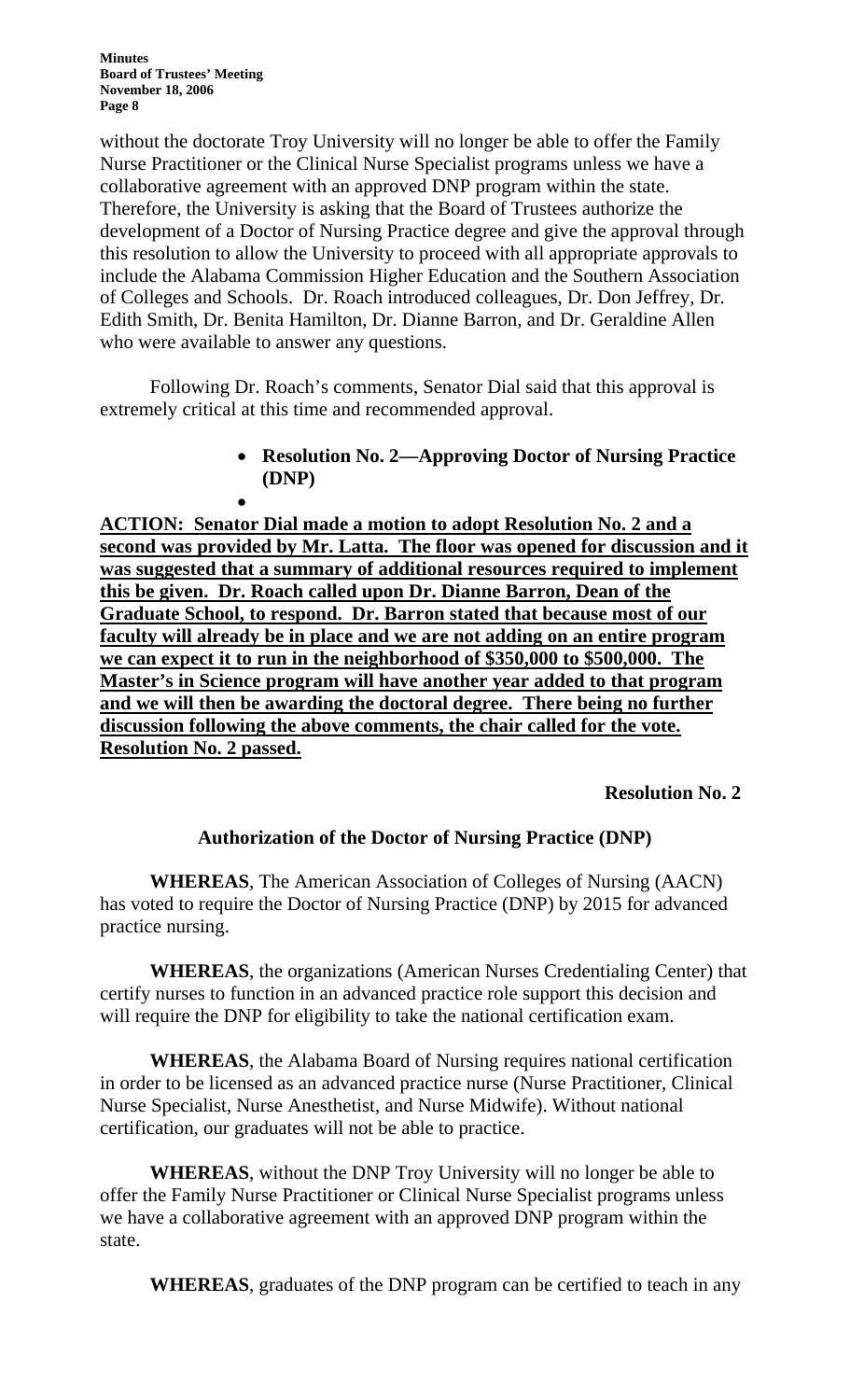Nursing program within the state and assist in meeting a significant shortage of nursing faculty at the state, regional and national levels.

**WHEREAS**, graduates of the DNP program will have the appropriate credentials to deliver health care services across Alabama.

**THEREFORE BE IT RESOLVED**, the Board of Trustees authorizes the development of a Doctor of Nursing Practice (DNP) and recommends that the university proceed with all appropriate approvals including the Alabama Commission on Higher Education and the Southern Association of Colleges and Schools.

**BE IT FURTHER RESOLVED**, that the Graduate Council of the University is authorized to approve courses of study which will form an appropriate and sufficient academic basis for the awarding of this degree.

# • **Resolution No. 3—Approving Honorary Doctorate**

Senator Dial called upon Chancellor Hawkins to make brief comments on Resolution No. 3. Chancellor Hawkins stated that Mr. Tang Chai Yoong visited the University about a year ago and he has been very excited about Troy University. While visiting he was awarded an Honorary Citizenship. Chancellor Hawkins stated that Mr. Yoong established Institut Putra in Malaysia and the concept of that was to make sure that students who desire a higher education degree from Troy University and who cannot get a Visa to come directly to the United States are not delayed. Therefore, Mr. Yoong established a program in cooperation with University College and now we have several hundred students studying with us. The University has invited him to be with us next May for Commencement and the Chancellor recommends that the University be authorized to grant to Mr. Yoong the Honorary Degree of Doctor of Humane Letters.

 Following Chancellor's Hawkins' comments, Mr. Higgins asked that Board members be provided a bio on Mr. Yoong at the appropriate time. This will be sent to Board members prior to the May Commencement.

#### **Resolution No. 3**

#### **ACTION: Senator Dial made a motion to approve Resolution No. 3. Seconded by Mr. Higgins, Resolution No. 3 passed.**

#### **Resolution No. 3**

### **Awarding an Honorary Doctor of Humane Letters Degree to Mr. Tang Chai Yoong**

**WHEREAS**, Troy University has created an international institution of higher learning with campuses and teaching sites around the world; and

**WHEREAS**, Troy University's success globally is due in large part to the collaboration and cooperation of several outstanding partner universities around the world, including Institut Putra in Malaysia; and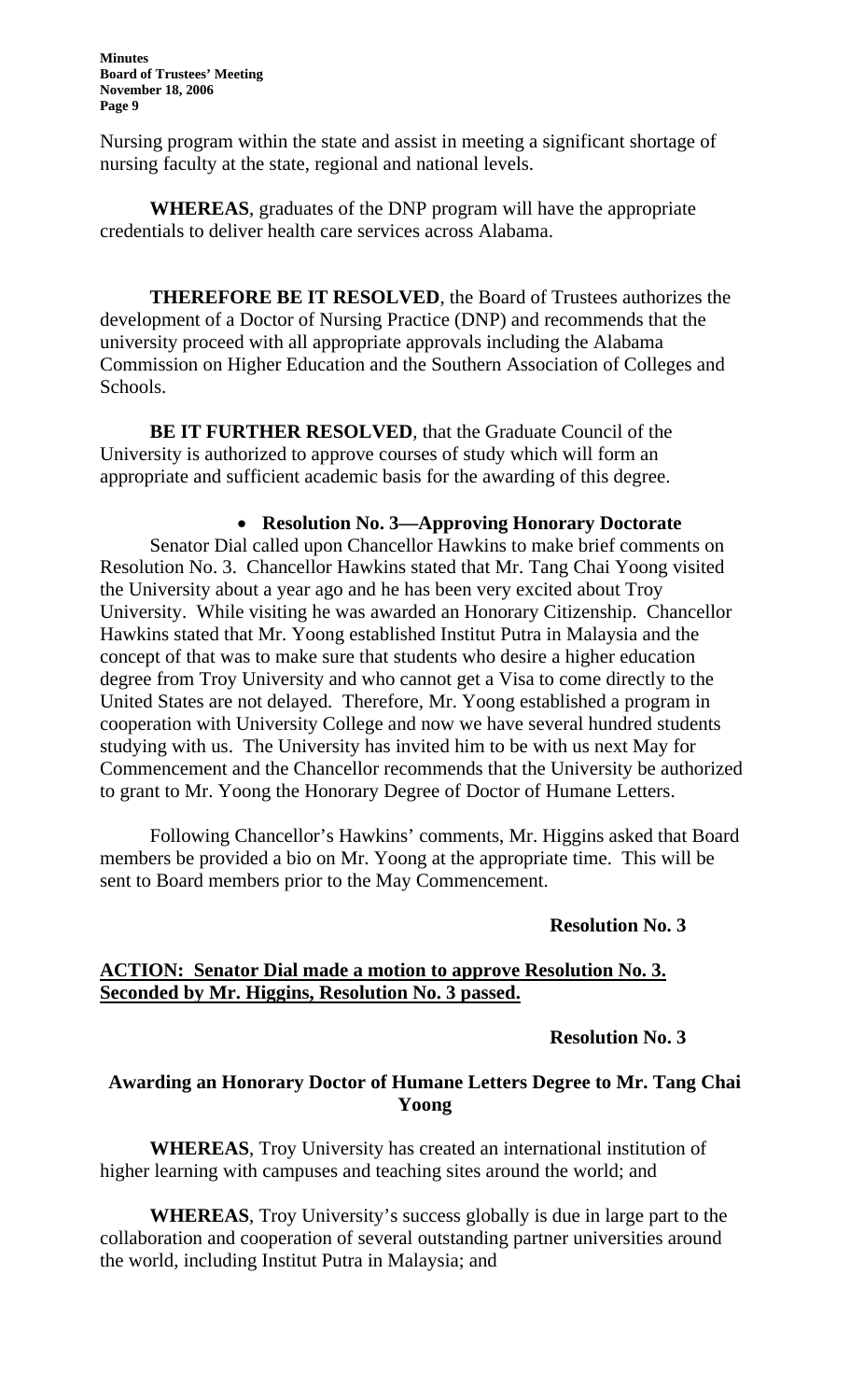**WHEREAS**, Mr. Tang Chai Yoong, as President of Institut Putra and Executive Chairman of Kumpulan Langkawi Resources Group, has been instrumental in the success of Troy University's operation in Malaysia; and

**WHEREAS,** Mr. Tang Chai Yoong's leadership of Institut Putra and his devotion to the highest ideals of the academy are in keeping with Troy University's goals of providing high-quality education and exceptional service to its students around the world;

**THEREFORE BE IT RESOLVED**, that the Honorary Degree of Doctor of Humane Letters is hereby awarded to Tang Chai Yoong to be conferred at the commencement exercises for Troy University, Troy, Alabama, on May 11, 2007.

## • **Resolution No. 4—Commending Retiring Faculty and Staff**

Senator Dial stated that Resolution No. 4 which follows commends retiring faculty and staff. There are a number of employees retiring and the Board would like to recognize them with an appropriate resolution.

**Resolution No. 4** 

## **ACTION: Senator Dial moved for adoption of Resolution No. 4. Seconded by Mr. McGregor, Resolution No. 4 passed.**

# **Resolution No. 4**

### **Commending Retiring Faculty and Staff**

**WHEREAS,** the following Troy University faculty and staff members retired on the specified date:

FACULTY: Ms. Claudia J. Enloe, Lecturer, University College, Ft. Walton Beach, Florida Site, January 1, 2007; Dr. Cynthia R. Lumpkin, Professor, College of Education, Dothan Campus, June 1, 2006; Mr. Michael W. Mullen, Research Coordinator, Department of Biological Sciences and Center for Environmental Research, Troy Campus, October 1, 2006; Dr. Philip H. Siegel, Professor, Sorrell College of Business, Montgomery Campus, October 1, 2006; Mr. Forrest H. Wood, Assistant Professor, College of Arts and Sciences, Dothan Campus, January 1, 2007; and Dr. James A. Whiteside, Eminent Scholar, Sports Medicine and Athletic Training, Troy Campus, August 1, 2006.

STAFF: Mrs. Dianne Cooper, Office Manager, Davis Theatre, Montgomery Campus, November 1, 2006; Mrs. Reta S. Cordell, Director of Graduate Admissions and Records, Dothan Campus, January 1, 2007; Mrs. Willie V. Dunn, Department Secretary, Department of Political Sciences, Troy Campus, December 1, 2006; Ms. Ruthie Jean Kirkland, Department Secretary, Enrollment Services, Dothan Campus, January 1, 2007; Ms. Carol H. Landry, Clerk III, University College, Eglin AFB Site, January 1, 2007; Mrs. Susan C. Pierce, Director, Student Involvement, Troy Campus, January 1, 2007; and Mr. Richard J. Thompson, Printer II, Creative Services, Troy Campus; November 1, 2006.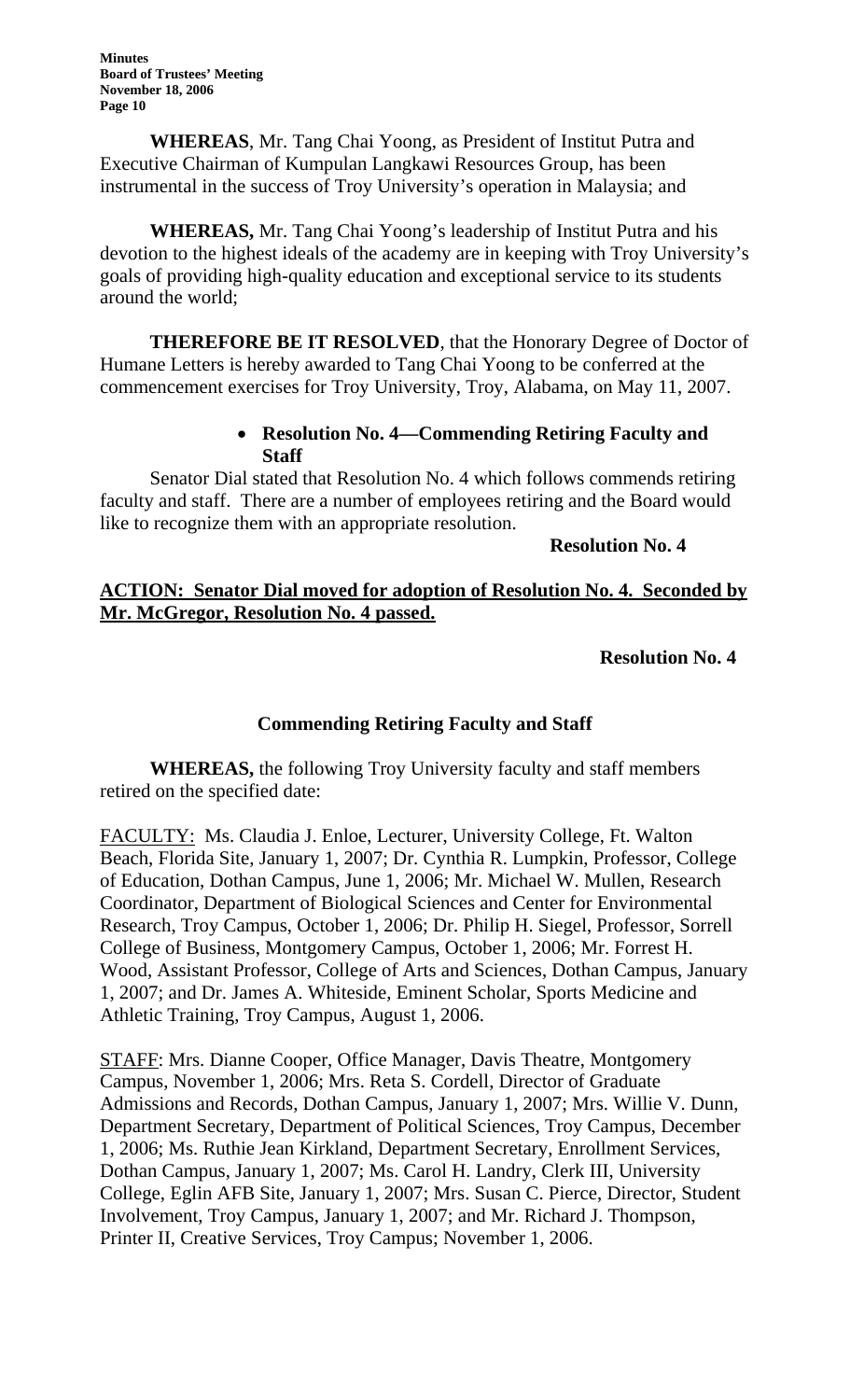**THEREFORE, BE IT RESOLVED** that this Board express to these faculty and staff members sincere appreciation for loyal and conscientious service to the university and wish them health and happiness in their retirement.

**BE IT FURTHER RESOLVED,** that an appropriate certificate be sent to the aforementioned as evidence of this recognition of his/her service to the university.

### **C. Athletics, Mr. Allen Owen**  • **Resolution No. 5—Commending Western Kentucky University**

Mr. Owen introduced a resolution commending Western Kentucky University on moving their football program from IAA to Division IA. Mr. Owen said that this would mean an enhancement in scheduling once they come on board in the Sun Belt Conference. Mr. Owen called upon Mr. Steve Dennis, Athletics Director, to make brief comments.

 Mr. Dennis said the resolution before the Board today congratulates Western Kentucky. Western Kentucky will be the thirteenth team in the league and nine will be competing in the sport of football. Hopefully, in the future when we look at scheduling football games it will give us more flexibility in our schedule. Mr. Dennis said this is a great opportunity and we are very excited to have them in the Conference.

**Resolution No. 5**

## **ACTION: There being no further discussion, Mr. Owen moved for adoption of Resolution No. 5 which follows. Seconded by Mr. Drinkard, Resolution No. 5 was adopted.**

# **Resolution No. 5**

### **Commendation of Western Kentucky University**

WHEREAS, Western Kentucky University, established in Bowling Green in 1906, enjoys a rich athletic tradition in all sports as a member institution of the National Collegiate Athletic Association; and

WHEREAS, the Hilltopper tradition includes the 2002 national football championship at the NCAA Division I-AA level; and

WHEREAS, Western Kentucky University's administration and Board of Regents have made the commitment to compete in intercollegiate football at the Division I level as an all-sports member of the Sun Belt Conference; and

WHEREAS, this decision reflects the desire of the WKU leadership to compete at the highest level of NCAA competition in all sports, thus advancing the University as a whole;

THEREFORE BE IT RESOLVED, that the Troy University Board of Trustees on the 18<sup>th</sup> day of November, 2006, does hereby officially commend Dr. Gary A. Ransdell, President of Western Kentucky University; Dr. Camden Wood Selig,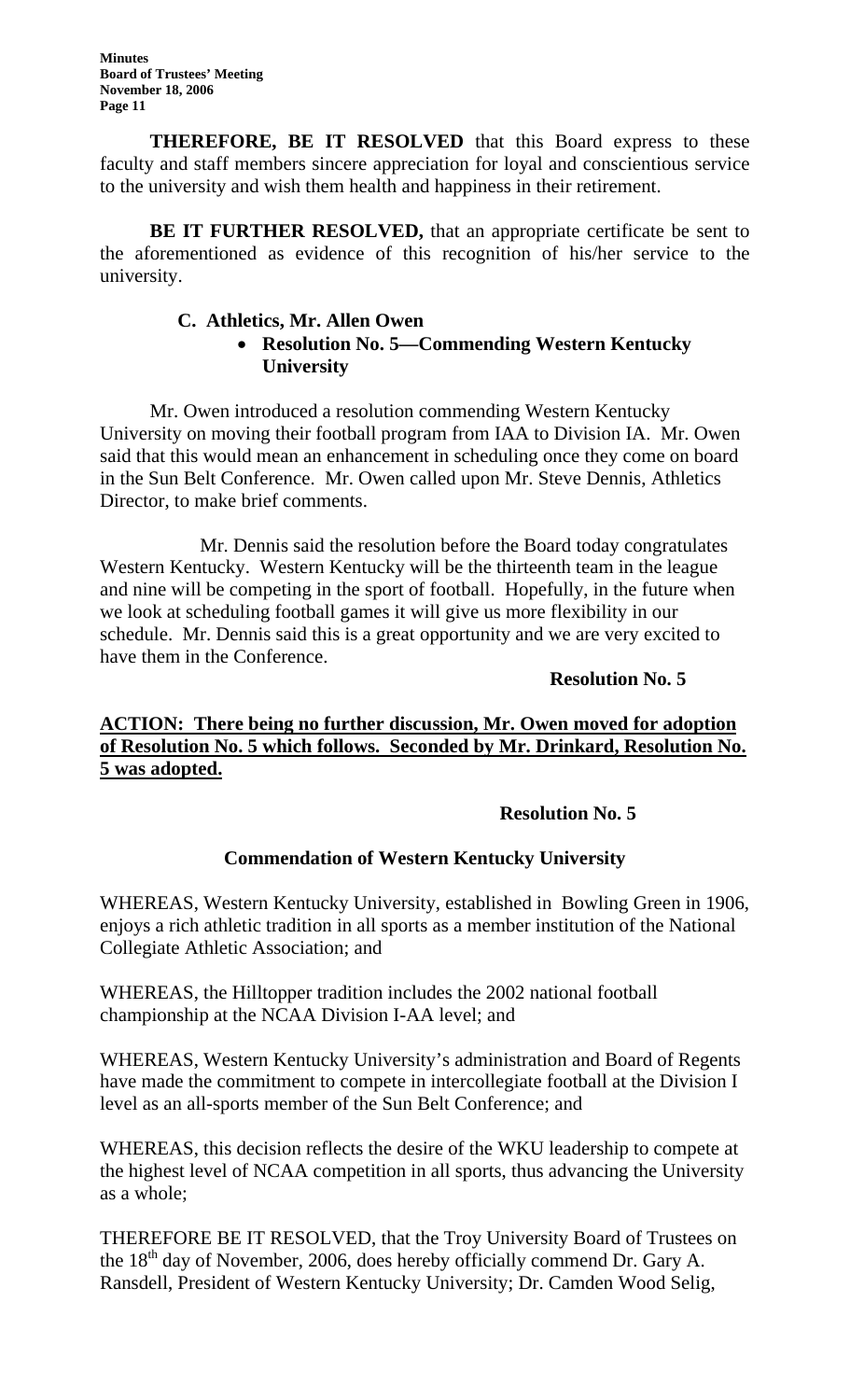Director of Athletics; and the Western Kentucky University Board of Regents, the Honorable Robert Earl Fischer, Chair; for their foresight and vision in making this historic move that will benefit the University for generations to come.

### **VII. Other Business**

Dr. D. Hawkins advised that officers of the Board of Trustees are elected every four years and he will appoint a Nominating Committee to present a slate of officers. Once that slate is presented, Dr. D. Hawkins said the floor will be open to any nominations and this will most likely to accomplished at the March meeting to be held in Dothan.

 Dr. D. Hawkins also called attention to the goals set for the Board approximately five years ago. A copy of the goals was provided to Board members, and Dr. D. Hawkins talked about each goal. He also talked about a continuation of those goals and provided a handout outlining his comments. An outline of continued goals follows:

### **TROY UNIVERSITY BOARD OF TRUSTEES' GOALS As presented by Dr. Doug Hawkins November 18, 2006**

Continue to grow as ONE GREAT UNIVERSITY with new initiative ideas in education; continue to push name recognition through our global presence, and continue to secure qualified faculty that share administration and board goals to be O.G.U.

Academics

- A. Continue to raise faculty salaries to Southeast level.
- B. Support separation of Arts and Sciences school to Science and Technology school.
- C. Support for College of Education to regain national recognition.
- D. Encourage all business students to schedule conversational Spanish, Chinese, or Russian.

### **Athletics**

- A. Support Troy University capital campaign to secure a Trojan Arena for athletics, activities, and graduations.
- B. Rise to the top of the Sun Belt Conference—check on better conference with larger attendance record.

### Other Goals

- A. Consider appointment of Health committee to study Troy University food program and lack of physical activities and physical education.
- B. Promote the completion of a four-lane connector highway linking U.S. Highway 231 with the western entrance of campus.